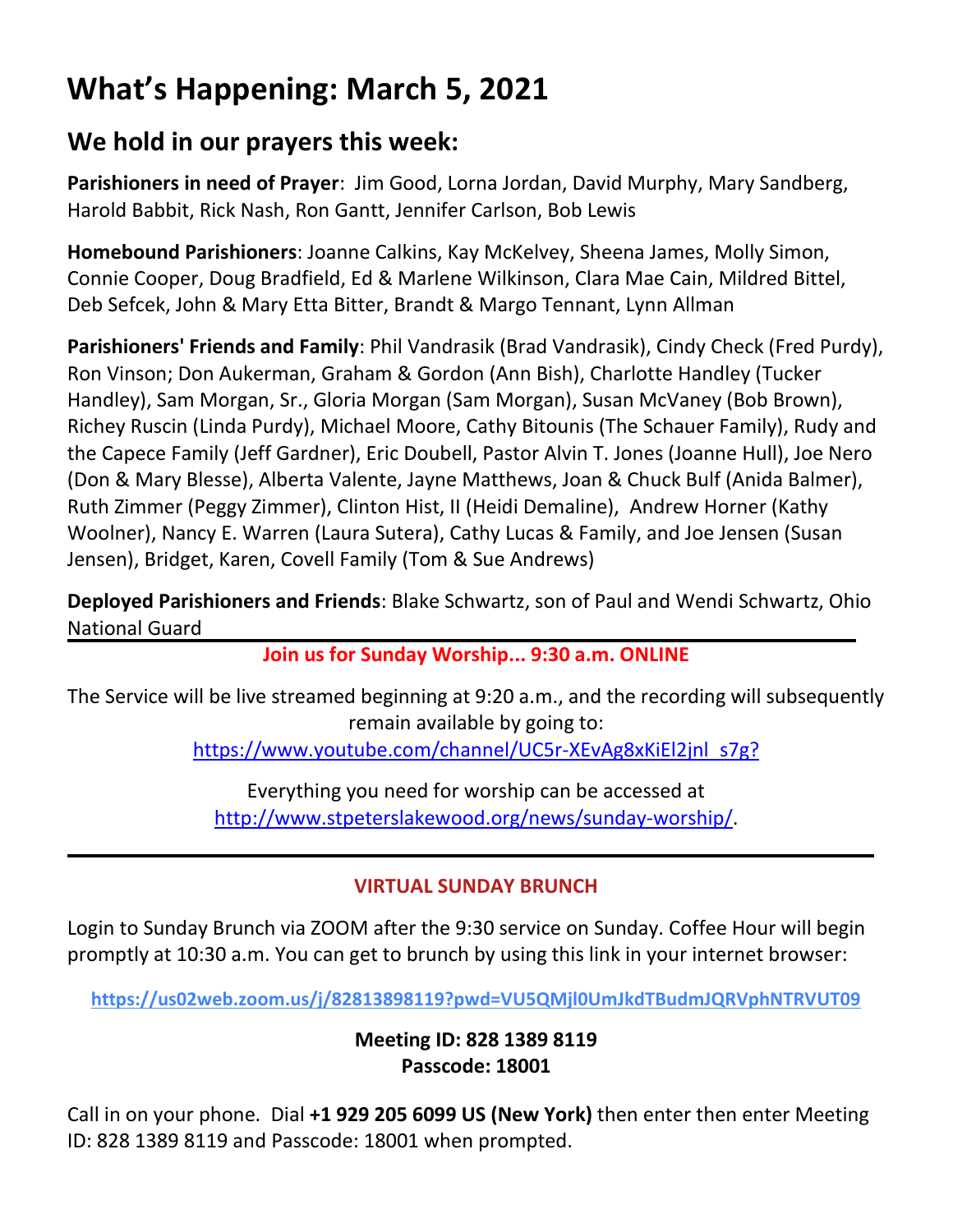#### **BIBLE STUDY CONTINUES**

The Friday Bible Study group has been going strong for more than 15 years. Following up on our study of the Book of Acts, we are making our way through Saint Paul's letters in the order scholars believe he wrote them.

Please join us via ZOOM every Friday morning at 8:00 a.m.. (Please note the new time!)

The Zoom meeting number is **862 4122 9557** And the browser link is: **<https://us02web.zoom.us/j/86241229557>**

If you are using your phone, dial +13017158592, 86241229557#



Dave Tabar will be the guest musician on Sunday, March 14 and will be playing several original music pieces. Watch here for program notes regarding these upcoming pieces.

**St. Peter's Maple Syrup'ing' Day:** We have a date!!! St. Peter's will be the one and only "Sugar Squad" on Sunday, March 14, 2021 at noon. Please read and watch the videos below so that we show up prepared. I will bring a late lunch for us, either a picnic of sorts or a cookout down by the pond. We can work for 2 hours, have lunch, work a bit more. Please let me know if you plan to join us as I need to let Farmer Kyle know how many of us to expect.

 Thank you, Michelle Killin-Keith [dartwoman@sbcglobal.net](mailto:dartwoman@sbcglobal.net) Next, the homework: Spring is such a glorious time of year. However, the weather can be extremely unpredictable and the clay soil that we are located on quickly turns to mud slippery, mushy mud. In fact, I slipped yesterday and fell in it. Because health and safety are very important to us:

- Wear clothes that you don't mind getting dirty and are appropriate for the weather conditions.
- Wear muck boots if you have them or shoes you don't mind getting very muddy.
- Bring work gloves if you have them
- Wear a mask at all times when you are on site.

Please watch these videos to give you an idea of what each task will entail. Our process may be slightly different, but these will give you a basic understanding,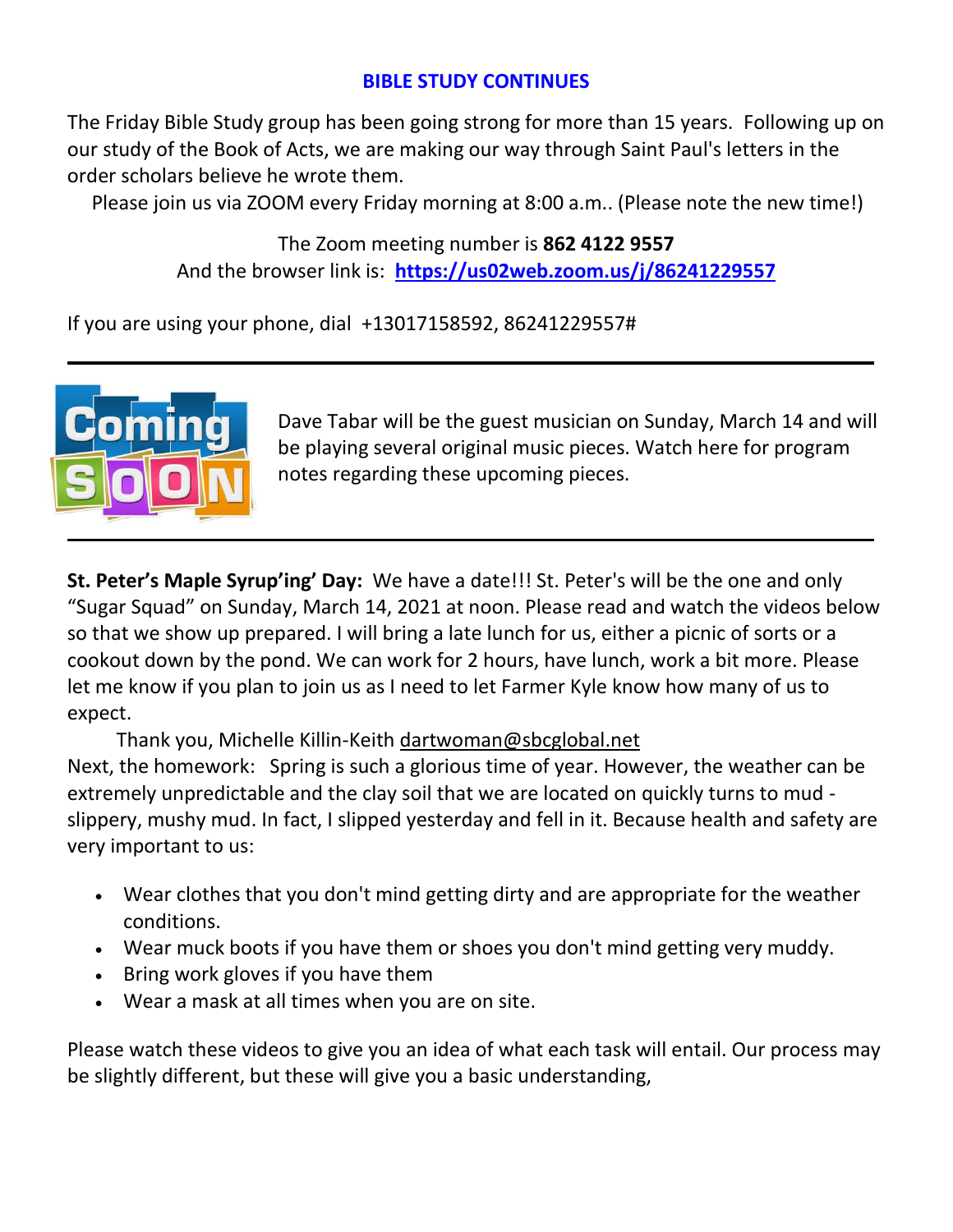- 1. Log splitting
	- [https://www.youtube.com/watch?v=Mx\\_\\_\\_7UfEB](https://www.youtube.com/watch?v=Mx___7UfEBc)[https://www.youtube.com/watc](https://www.youtube.com/watch?v=RysZqz8jnCU&t=124s) [h?v=RysZqz8jnCU&t=124s](https://www.youtube.com/watch?v=RysZqz8jnCU&t=124s)
- 2. Sap collecting there are many different ways to collect sap. We currently collect them in 5 gallon buckets. I wish our maple stands were on flat ground and conveniently located by a road (like the one in the youtube video). The reality is we normally have to walk a good distance and carry them uphill. Make sure you stretch! -
- 3. Monitoring the evaporator There are many different ways to evaporate sap and many different types of evaporators. We have a small, hobby style evaporator made by W.F. Mason. The evaporator is where the magic happens - sap turns into delicious syrup. It takes about 40 gallons of sap to make 1 gallon of syrup. This involves throwing wood on the fire, checking sap levels, and drawing off syrup when it's finished. This is a video we posted on facebook that shows our evaporator in action last season. Sap flows from the warming tank and slowly drips through a copper tube into the pan. The pan sits right on top of a wood fired stove that we must continue to feed. As the water in the sap evaporates, it slowly becomes what we know as maple syrup. The valve on the right hand side is where we "draw off" the syrup when it's

ready. <https://www.facebook.com/1471854269493517/videos/177792670781038>

**Finally, the exciting news:** As a way of saying thanks, all who participate in the 2021 Sugar Squad will be treated to a pancake dinner prepared by our very own Chef Lonny. Details of that event will come soon.



As we all know, this pandemic has caused many changes not only in our personal lives but in the our church life. Church Directories are usually made available in hardcopy form after the Annual Meeting.

 Updated Church Directories will be mailed with quarterly statements around the first week of April. We will not email nor post online the directory due to folks not wanting their information in cyberspace.